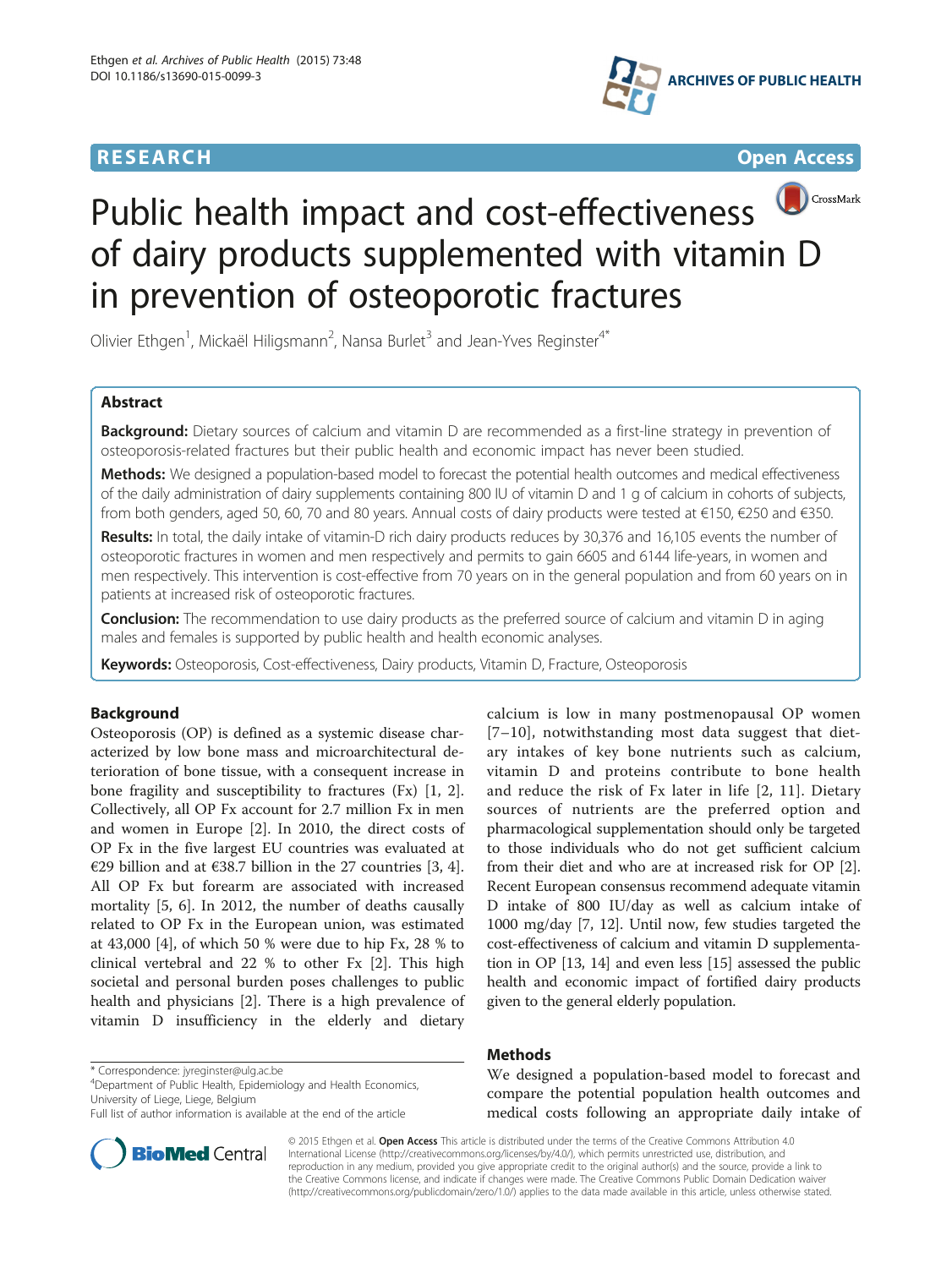calcium/vitamin D in Belgium. Appropriate daily intake was obtained by the administration, on top of the regular diet, of a daily dairy supplementation containing 1000 mg of calcium and 800 IU of vitamin D [[7, 12](#page-5-0)]. This amount can be achieved with 1 l of milk (35 g of proteins), 100 g of Comte cheese (28 g proteins) or 4 yogurts (20 g of proteins). The model was actually an extension of an extensively published and validated cost-effectiveness microsimulation model of OP management [[13](#page-5-0), [16](#page-5-0)–[18](#page-5-0)]. The model was reengineered to accommodate multiple age cohorts, constituent of a population [\[19\]](#page-5-0).

We used the median variant population projection 2014–2060 from the SPF Economie, the official source for socio-demographic data in Belgium [[20, 21](#page-5-0)]. Projections for 4 female and 4 male cohorts aged 50, 60, 70 and 80 years on the 1st of January 2015 were extracted (birth cohorts 1965, 1955, 1945 and 1935).

The 8 cohorts were stratified according to their baseline risk of OP Fx: general population, population with osteoporosis (as defined by a BMD T-score  $\leq$  2.5) and population with a prevalent vertebral or hip Fx. Baseline prevalence estimates per age were derived from literature [\[3](#page-5-0)]. Prevalence assumptions and resulting numbers of individuals with OP and a prevalent hip or vertebral Fx in age strata are presented in Tables 1 and 2.

In the model, the occurrence of Fx at individual ages is modelled through a health-state transition process (Markov model). Individuals begin either in the general population within the non-Fx state, in the OP population within the non-Fx state or in the OP population within the prevalent Fx state. Individuals then progress according to their baseline characteristics and agespecific Fx risk through the non-Fx stage, hip Fx stage, vertebral Fx stage, wrist Fx stage or other Fx stage.

As it is a population-based model, the size of each cohort corresponds to the actual size of the corresponding age cohort in the Belgian population. Hence, the adapted model differs from the previous microsimulation model on the target population dynamics as it does not assume a hypothetical and microsimulated cohort of patients

Table 1 Prevalence of osteoporosis and vertebral/hip fracture in 4 birth cohorts of women

| Age | Total <sup>a</sup> | General                                   |   | Osteoporosis <sup>b</sup> |   | Prevalent fracture <sup>c</sup> |        |  |
|-----|--------------------|-------------------------------------------|---|---------------------------|---|---------------------------------|--------|--|
|     |                    | $\frac{0}{0}$                             | N | $\frac{0}{0}$             | N | $\%$                            | N      |  |
| 50  |                    | 83.691 93.3 % 78.084 6.6 % 5524           |   |                           |   | $0.1\%$                         | 84     |  |
| 60  |                    | 70,979 81.9 % 58,132 16.3 % 11,570 1.8 %  |   |                           |   |                                 | 1278   |  |
| 70  |                    | 52.754 67.0 % 35.345 28.6 % 15.08         |   |                           |   | 84.4 %                          | 2321   |  |
| 80  |                    | 41,157 40.1 % 16,504 47.2 % 19,426 12.7 % |   |                           |   |                                 | 5.2271 |  |

<sup>a</sup>SPF Economie. Ref. 20–21<br><sup>b</sup>PMD T Score < 2.5 Bef. 23  $B<sup>b</sup>BMD$  T-Score  $\leq$  2.5. Ref. 22

Prevalent hip or vertebral Fx. Ref 22

Table 2 Prevalence of osteoporosis and vertebral/hip fracture in 4 birth cohorts of men

| Age | Total <sup>a</sup> | General       |              | Osteoporosis <sup>b</sup> |        | Prevalent fracture <sup>c</sup> |      |  |
|-----|--------------------|---------------|--------------|---------------------------|--------|---------------------------------|------|--|
|     |                    | $\%$          | N            | $\%$                      | N      | $\%$                            | N    |  |
| 50  | 85.138             | 97.2 % 82,754 |              | 2.6 %                     | 2214   | $0.2\%$                         | 170  |  |
| 60  | 69.040             | 91.9 %        | 63.448 6.7 % |                           | 4626   | 1.4%                            | 967  |  |
| 70  | 47.455             | 88.5 % 41.998 |              | 8.5 %                     | 4034   | 3.0%                            | 1424 |  |
| 80  | 29.235             | 57.0 %        |              | 16.664 36.0 %             | 10.525 | 7.0 %                           | 2046 |  |
|     |                    |               |              |                           |        |                                 |      |  |

<sup>a</sup>SPF Economie. Ref. 20–21

 $B<sup>b</sup>BMD$  T-Score  $\leq$  2.5. Ref. 22

Prevalent hip or vertebral Fx. Ref 22

but projects the impact of calcium/vitamin D supplementation, through dairy products, on a specific age cohort over its respective remaining lifetime. All transition probabilities were recalculated as annual transition probabilities as the original microsimulation model uses 6 month probabilities.

Each year, all individuals can die from age-specific background mortality from any health state.

As for the population size estimates above, the agespecific background mortality rates were taken from the SPF Economie [[20, 21\]](#page-5-0). We assumed that hip Fx increased death probabilities by 5.5, as evidenced in a meta-analysis [[22\]](#page-5-0). The same excess mortality was assumed for vertebral Fx but not for wrist and others Fx.

The risk of hip Fx was derived from the Belgian national database of hospital bills [[23\]](#page-5-0). Since the incidence of non-hip Fx was not known, we applied the agespecific ratio of index Fx to hip Fx in Belgium as found in Sweden [[24\]](#page-5-0). All estimates were interpolated using exponential regression to obtain age-specific risk of Fx. We assumed an increased risk of Fx for individuals who had a prior Fx at the same location. These increased relative risks were 2.3, 4.4, 3.3 and 1.9 for hip, vertebral, wrist and others Fx, respectively [[16, 25, 26](#page-5-0)].

Calcium/vitamin D supplementation effectiveness in the reduction of Fx incidence was taken from a recent study [[13\]](#page-5-0) that reviewed and synthesized metaanalyses previously published on the subject. Calcium/vitamin D supplementation has been shown to reduce the risk of hip Fx by 18 %  $(RR = 0.82 \, 95 \, \%)$ CI:[7.1–0.94] in a meta-analysis of 6 trials including 45.509 patients) [[27\]](#page-6-0), the risk of vertebral Fx by 13 %  $(RR = 0.87 \, 95 \, % \, Cl:[0.75-1.01]$  in a meta-analysis including 45.164 patients) [\[28](#page-6-0)] and the risk of non-hip non-vertebral Fx by 20 % (RR = 0.80 95 % Cl:[0.72– 0.89] in a meta-analysis of 9 trials including 32.285 patients) [[29](#page-6-0)]. Patients were assumed to follow calcium/vitamin D supplementation for their remaining lifetime. The protective effect of calcium/vitamin D supplementation on Fx risk was thus assumed to remain constant over time.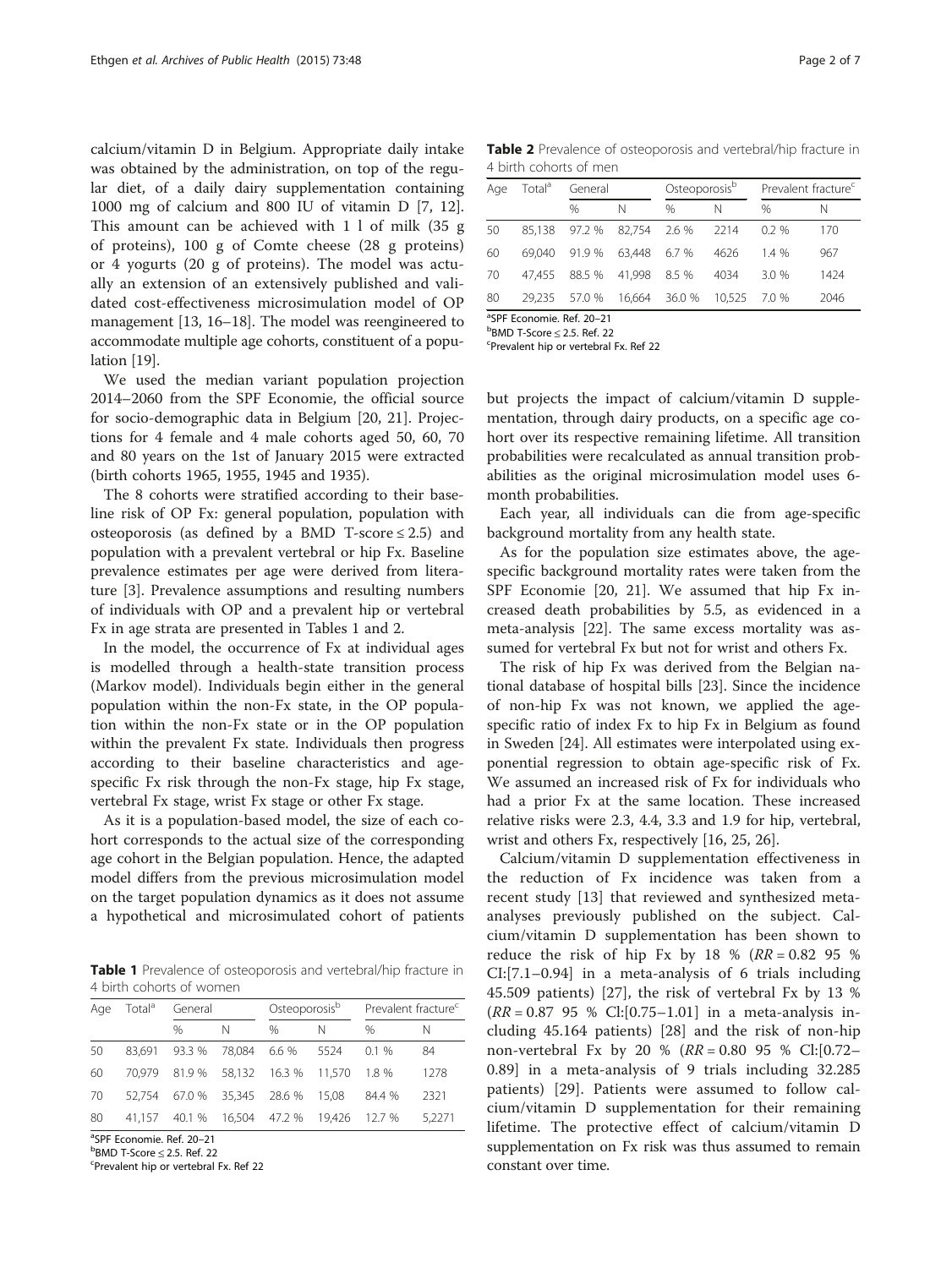The perspective for the cost calculation is that of the Belgian health care payers (government and patients) as recommended in the Belgian pharmacoeconomics guideline [[30](#page-6-0)]. Only direct medical costs were taken into account. The hospitalization cost of hip Fx was retrieved from the Belgian national database of hospital bills for the year 2007 [\[13](#page-5-0), [17](#page-5-0), [18](#page-5-0)]. Extra costs in the year following a hip Fx were derived from a prospective study of 159 women [[31\]](#page-6-0). The costs of non-hip Fx were estimated relative to hip Fx [\[32](#page-6-0)]. We assumed that non-hip Fx were not associated with long-term costs. As for the risks of Fx, all cost estimates were interpolated using power or polynomial regression to obtain age-specific cost of Fx. In the absence of official pricing data, as opposed to pharmaceutical for instance, the price of the supplementation with dairy products was derived from the observed market price of vitamin D-enriched milk and yogurt and was assumed at €250 per year and tested between  $£150$  and  $£350$ . All costs were expressed in €2014 using the national health price index [[20, 21\]](#page-5-0) and were discounted at 3 % per annum.

The model has a lifetime horizon for each age cohort considered.

We projected the number of Fx avoided and life-years gained (LYG) for each age cohort, from 50 to 80 years of age in 2015 (born between 1935 and 1965). We also computed the cost-per-Fx avoided and the cost-per-LYG for each age cohort.

## Results

Tables [3](#page-3-0) and [4](#page-3-0) summarize the projected health and cost impacts of the recommended dairy daily intake versus the absence of appropriate intake for women and men aged 50, 60, 70 and 80 years in 2015 in Belgium. In total, 30,376 Fx would be avoided and 6605 LY would be gained in the 4 age cohorts of women over their remaining lifetime. In men, the number of Fx avoided and LYG amounted 16,105 and 6144, respectively. The greatest absolute gains were seen in the general population segment, regardless of gender of baseline age.

The cost-per-Fx avoided was below  $60,000$  in women (maximum of  $\epsilon$ 55,524 in the general population aged 50 years with a cost of supplementation at €350 per year) and below €90,000 in men (maximum of  $€86,463$ in the general population aged 50 years with a cost of supplementation at  $\epsilon$ 350 per year). In both gender, the cost-per-Fx avoided declined markedly with age and baseline risk of Fx.

The cost-per-LYG (cost-effectiveness) was above  $€100,000$  in the 50 years age cohort for both women and men, except in the prevalent Fx risk-group. The cost-per-LYG declined along aging cohorts and in the older cohort (80 years), the cost-per-LYG generally fell below €50,000. In all instances, the cost-per-LYG tended

to be more favorable (i.e. lower) in older and riskier cohorts.

Detailed results for each specific age cohort of women and men are presented as Additional file [1](#page-4-0).

## **Discussion**

Our study suggest that by ensuring an adequate repletion in calcium and vitamin D to the general population, by the administration of dairy products providing 800 IU of vitamin D and 1000 mg of calcium daily, it is possible to reduce the number of OP-related FX and to provide a substantial number of LYG, in people for both genders, currently aged from 50 to 80 years old. Our results also suggest that this intervention is cost/effective in both genders, above the age of 70 years in the general population and from 60 years and above in subjects at increased risk of OP. Although, the clinical efficacy of pharmacological or non-pharmacological interventions may be consistent across settings, their impact on public health or their economic value may differ, owing to differences in epidemiologic variations, interventionsrelated costs and effectiveness of available alternative strategies [\[33, 34\]](#page-6-0). In Europe, OP accounts for more disability and LY lost than all other major musculoskeletal conditions, except osteoarthritis but including rheumatoid arthritis [\[2](#page-5-0)]. With regards to neoplastic diseases, the burden of OP is greater than all sites of cancer with the exception of lung cancer [[35](#page-6-0)]. Several studies assessed the efficacy and efficiency of pharmacological interventions in OP [[36](#page-6-0)]. However, nutritional interventions whereas considered as first-line measures in most guidelines dedicated to the management of OP [\[1](#page-5-0), [2, 7](#page-5-0), [12](#page-5-0)] are less frequently studied in terms of their impact on public health or health resources utilization [[15](#page-5-0)]. This study is the first to apply a validated cost-effectiveness microsimulation model [\[16](#page-5-0)], adapted to a public health perspective [[19\]](#page-5-0) to the outcomes of calcium and vitamin D administration, as dairy products, on reduction of Fx or on gain in LY and to determine whether such an intervention may be considered cost-effective in the general population and in individuals at increased risk of OP-related Fx. The scarcity of available resources and the increasing demand for healthcare require more rational assignment of resources and better definition of priorities. In this scenario, economic evaluations provide valuable information and LYG is widely recognized as an appropriate outcome [[37\]](#page-6-0). Our results show that vitamin D-enriched dairy products, given to the general population, from the age of 50 years can spare more than 30,000 OP Fx in women and more than 15,000 OP Fx in men and save more than 6600 LY in women and more than 6100 LY in men. As expected, the cost-effectiveness of dairy product administration in OP, as it is the case for any intervention, is strongly influenced by the cost of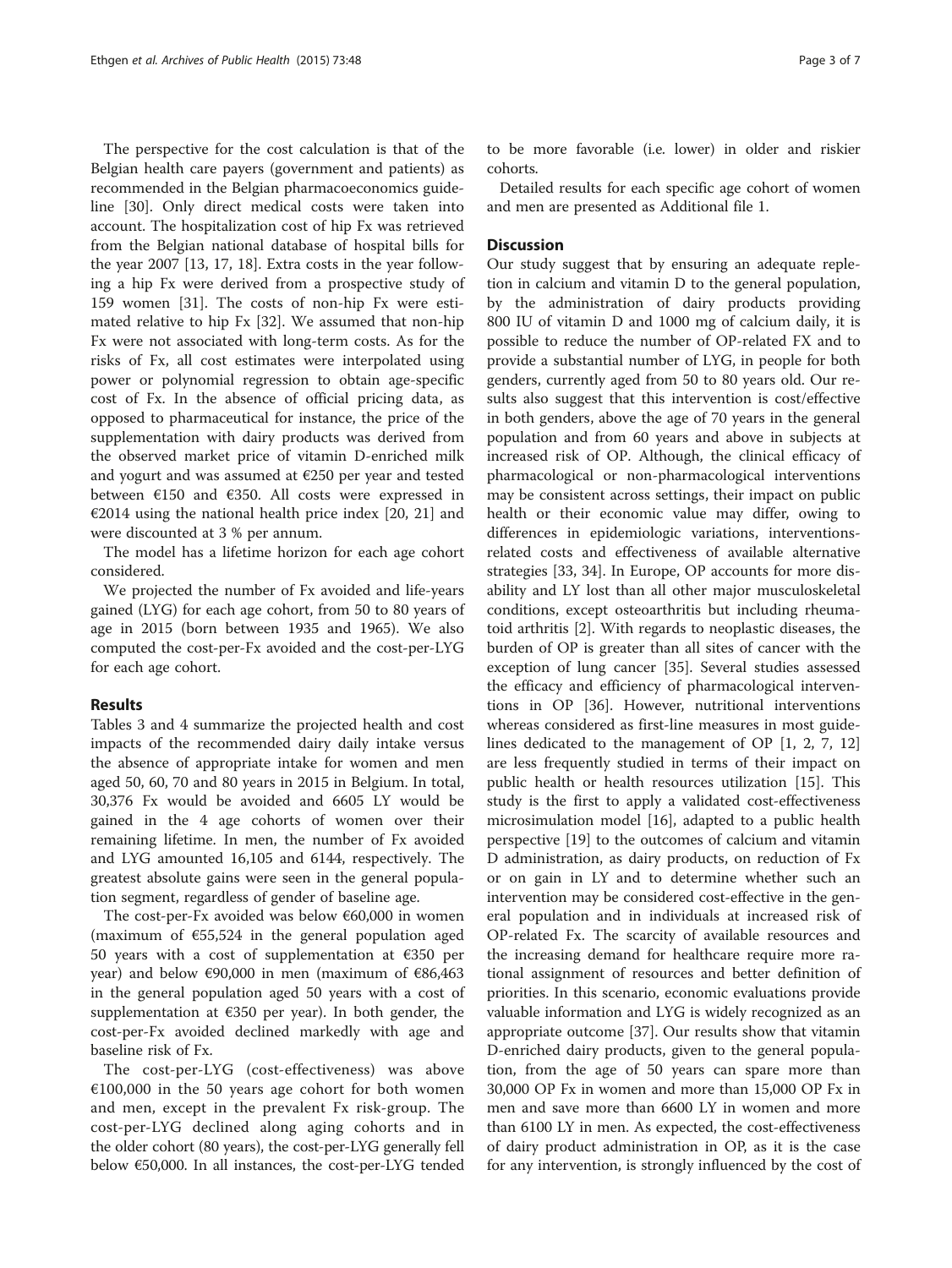| Fracture avoided                | LYG          |          |                 |          |                 |           |                 |          |  |
|---------------------------------|--------------|----------|-----------------|----------|-----------------|-----------|-----------------|----------|--|
|                                 | 50y          | 60y      | 70 <sub>V</sub> | 80y      | 50 <sub>V</sub> | 60y       | 70y             | 80y      |  |
| General                         | 9928         | 6739     | 3497            | 1219     | 1305            | 1242      | 1040            | 706      |  |
| Osteoporosis1                   | 1051         | 1967     | 2131            | 1944     | 86              | 240       | 472             | 991      |  |
| Prevalent fracture2             | 29           | 406      | 594             | 871      | $\overline{2}$  | 38        | 97              | 386      |  |
| Cost per fracture avoided       | Cost per LYG |          |                 |          |                 |           |                 |          |  |
|                                 | 50y          | 60y      | 70 <sub>V</sub> | 80y      | 50 <sub>V</sub> | 60y       | 70 <sub>y</sub> | 80y      |  |
| General                         |              |          |                 |          |                 |           |                 |          |  |
| Ca/Vit.D €150/year              | € 22,462     | € 19,094 | € 14,467        | € 8064   | € 170,818       | € 103,630 | € 48,663        | € 13,924 |  |
| Ca/Vit.D €250/year              | € 38,993     | € 33,990 | € 27,182        | € 17,815 | € 296,532       | € 184,479 | € 91,430        | € 30,759 |  |
| Ca/Vit.D €350/year              | € 55,524     | €48,887  | € 39,896        | € 27,566 | € 422,245       | € 265,329 | € 134,197       | € 47,594 |  |
| Osteoporosis <sup>a</sup>       |              |          |                 |          |                 |           |                 |          |  |
| Ca/Vit.D €150/year              | € 13,617     | € 11,144 | € 7690          | € 3057   | € 165,846       | € 91,326  | € 34,719        | € 5997   |  |
| Ca/Vit.D €250/year              | € 24,655     | € 21,277 | € 16,547        | € 10,149 | € 300,277       | € 174,359 | € 74,707        | € 19,910 |  |
| Ca/Vit.D €350/year              | € 35,692     | € 31.409 | € 25,404        | € 17,240 | €434.709        | € 257.392 | € 114,696       | € 33,822 |  |
| Prevalent fracture <sup>b</sup> |              |          |                 |          |                 |           |                 |          |  |
| Ca/Vit.D €150/year              | € 5941       | € 3711   | € 1049          | $\in 0$  | € 83,603        | € 39,497  | € 6392          | € 0      |  |
| Ca/Vit.D €250/year              | € 11,988     | € 9090   | € 5856          | € 1492   | € 168,701       | € 96,744  | € 35,687        | € 3369   |  |
| Ca/Vit.D €350/year              | € 18,035     | € 14,469 | € 10,663        | € 5532   | € 253,799       | € 153,992 | € 64,982        | € 12,493 |  |

<span id="page-3-0"></span>Table 3 Health and cost impact of recommended CA/Vit D dietary intake in women

<sup>a</sup>BMD T-score ≤ 2.5<br><sup>b</sup>Hip or vertebral

b<sub>Hip</sub> or vertebral

# Table 4 Health and cost impact of recommended CA/Vit D dietary intake in men

|                                 | Fracture avoided |                           |                 |          | LYG             |                 |                 |          |
|---------------------------------|------------------|---------------------------|-----------------|----------|-----------------|-----------------|-----------------|----------|
|                                 | 50y              | 60y                       | 70y             | 80y      | 50 <sub>y</sub> | 60y             | 70 <sub>y</sub> | 80y      |
| General                         | 6383             | 4315                      | 2351            | 675      | 1727            | 1540            | 1216            | 571      |
| Osteoporosis <sup>a</sup>       | 279              | 498                       | 342             | 601      | 49              | 131             | 149             | 479      |
| Prevalent fracture <sup>b</sup> | 40               | 195                       | 223             | 203      | 6               | 41              | 80              | 155      |
|                                 |                  | Cost per fracture avoided |                 |          | Cost per LYG    |                 |                 |          |
|                                 | 50y              | 60y                       | 70 <sub>V</sub> | 80y      | 50y             | 60 <sub>V</sub> | 70 <sub>V</sub> | 80y      |
| General                         |                  |                           |                 |          |                 |                 |                 |          |
| Ca/Vit.D €150/year              | € 35,684         | € 31,117                  | € 24,794        | € 16,389 | € 131,903       | € 87,190        | € 47,950        | € 19,377 |
| Ca/Vit.D €250/year              | € 61,073         | € 54,030                  | € 44,275        | € 31,334 | € 225,753       | € 151,392       | € 85,627        | € 37,048 |
| Ca/Vit.D €350/year              | € 86,463         | € 76,943                  | € 63,757        | € 46,279 | € 319,603       | € 215,595       | € 123,304       | € 54,719 |
| Osteoporosis <sup>a</sup>       |                  |                           |                 |          |                 |                 |                 |          |
| Ca/Vit.D €150/year              | € 20,250         | € 17,654                  | € 13,935        | € 8873   | € 115,310       | € 66,932        | € 32,000        | € 11,124 |
| Ca/Vit.D €250/year              | € 35,749         | € 32,068                  | € 26,716        | € 19,327 | € 203,563       | € 121,582       | € 61,349        | € 24,231 |
| Ca/Vit.D €350/year              | € 51,248         | € 46,482                  | € 39,497        | € 29,781 | € 291,816       | € 176,231       | € 90,697        | € 37,337 |
| Prevalent fracture <sup>b</sup> |                  |                           |                 |          |                 |                 |                 |          |
| Ca/Vit.D €150/year              | € 9214           | € 7204                    | € 4546          | € 1148   | € 62,625        | € 34,065        | € 12,649        | € 1505   |
| Ca/Vit.D €250/year              | € 17,483         | € 14,815                  | € 11,293        | € 6799   | € 118,823       | € 70,057        | € 31,423        | € 8916   |
| Ca/Vit.D €350/year              | € 25,751         | € 22,427                  | € 18,040        | € 12,451 | € 175,022       | € 106,049       | € 50,197        | € 16,327 |

<sup>a</sup>BMD T-score ≤ 2.5<br><sup>b</sup>Hip or vertebral

<sup>b</sup>Hip or vertebral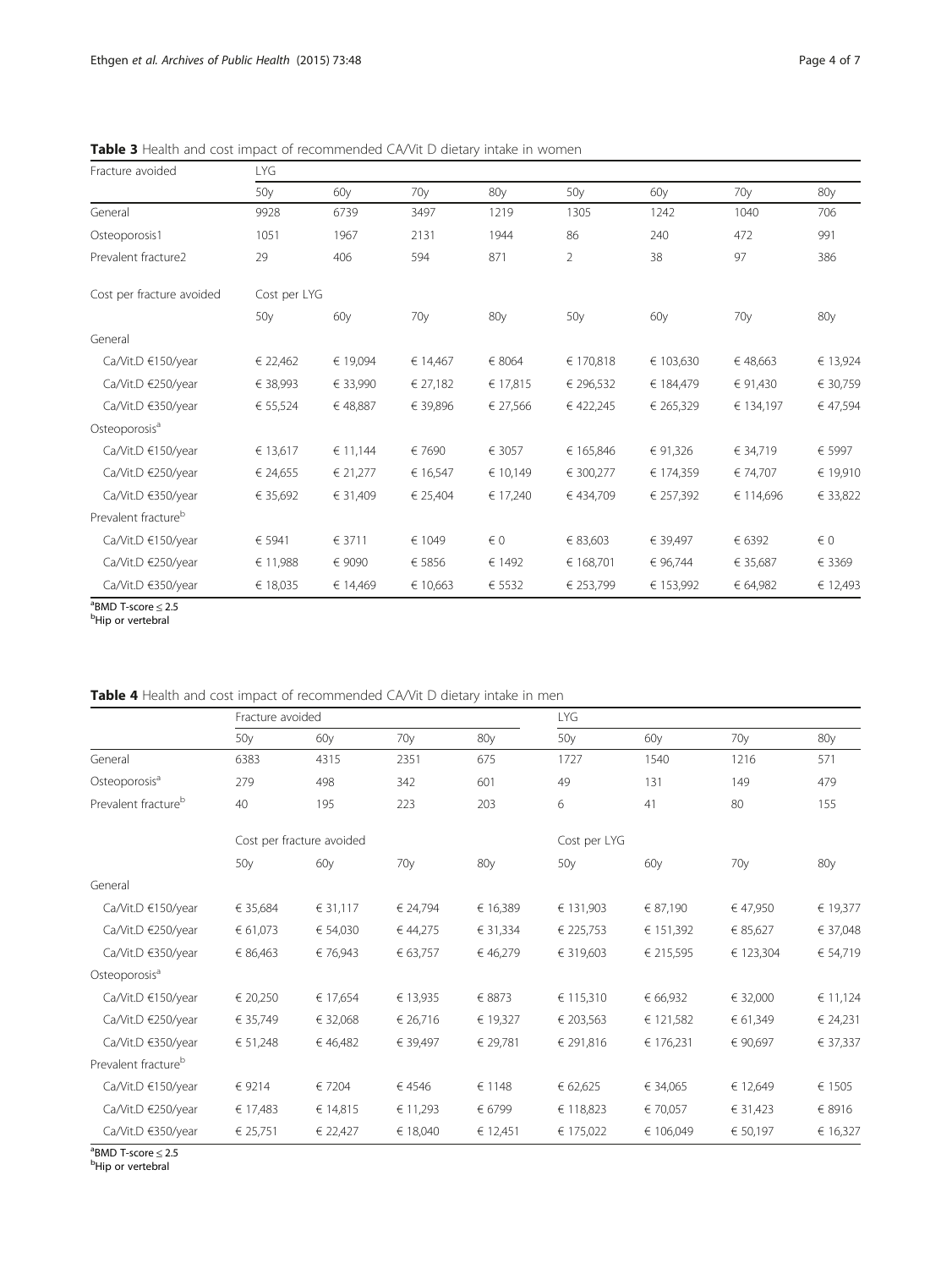<span id="page-4-0"></span>the intervention and by the risk profile of the subject. No standard for upper threshold of cost per LYG, that would constitute an absolute value of the critical costeffectiveness ratio, is explicitly fixed [\[38](#page-6-0)]. However, tentative guidelines place it in the range of \$20,000 to \$100,000 per LYG [\[39](#page-6-0)], while other authors consider that up to \$166,000 per LYG, cost-efficiency is debatable [[40\]](#page-6-0).

The World Health Organization (WHO) suggests that interventions with a cost-effectiveness ratio between 1 and 3-fold de Gross Domestic Product (GDP) per capita of the country where the study is conducted are cost/ effective [\[41](#page-6-0)]. In Belgium, GDP per capita accounted €37,857.75 in 2014. These figures, based on the WHO recommendations [\[41\]](#page-6-0) suggest that cost-effective ratios below €120,000/LYG are acceptable.

The cost-effectiveness ratio of our intervention remains below or around €100,000/LYG in the general population at 70 years and above, while these values are observed from 60 years on, in subjects at increased risk of OP Fx except in the sensitivity analysis setting up the price of the dairy intervention at €350/year.

Like any health economic study, our work is based on a number of assumptions. The cost-effectiveness is critically dependent on the evidence for efficacy of the intervention. It could be argued that prospective, randomized controlled studies establishing the anti Fx efficacy of dairy product are currently missing [\[42](#page-6-0)]. Some cohort studies also generated unconclusive evidence on reduction of Fx following milk intake. However, these cohorts did not use any vitamin D-enriched dairy products [\[43](#page-6-0)–[46](#page-6-0)], while our analysis is based on the intake of dairy products providing the amount of calcium and vitamin D, which are considered by most experts and recommendations from scientific organizations as appropriate to improve bone health [\[1](#page-5-0), [2](#page-5-0), [7](#page-5-0), [12](#page-5-0)]. Divergent opinion, challenging the interest of calcium and vitamin D in OP [[47](#page-6-0)] or reporting putative increase in adverse effects following calcium supplementation [\[48\]](#page-6-0) appear to be insufficiently substantiated [[49](#page-6-0)] and, at any rate more directed towards calcium pharmacological supplementation than against dairy products intake [\[48\]](#page-6-0).

Our extrapolation of the anti-Fx efficacy obtained with pharmacological supplementation of calcium and vitamin D to dairy products providing the same amount of nutrients is indeed likely to be highly conservative. Several studies have documented the link between low intake of dairy foods and decreased bone mineral density or increased Fx risk [[50](#page-6-0), [51](#page-6-0)].

At every stage of life, adequate dietary intake of key bone nutrients including not only calcium and vitamin D but also proteins contributes to muscle and bone health, thereby reducing the risk of falls, OP and Fx later in life [[12](#page-5-0)]. Dairy products are rich in proteins [[52](#page-6-0)]. There is no clear-cut evidence that individuals aged more than 50 years old have a deficit in protein intake similar to what is reported for calcium and vitamin D [[53](#page-6-0)]. However, it is possible that our analysis, based only on the beneficial effects of calcium and vitamin D on bone, without modelling the potential benefits of proteins underestimates the positive outcomes of dairy products intake.

Furthermore, it is well known that the efficacy of anti OP medications, including pharmacological supplements of calcium and vitamin D is decreased as a result of poor ad-herence [[54](#page-6-0)]. The impact of low compliance and persistence on the cost-effectiveness of these treatments is well documented [\[55\]](#page-6-0). Dairy food has been shown to be an appropriate vehicle to provide calcium, with good compliance compared to pharmacological supplements [\[15,](#page-5-0) [56\]](#page-6-0), which might have a positive effect on the effectiveness of our approach. This might also be emphasized because the putative deleterious effect of pharmacological calcium supplementation on myocardial infarction was never reported following dairy products intake. Eventually, different studies showed that calcium and vitamin D supplementation have other health benefits effects. So, studies suggested that calcium and vitamin D may reduce the risk for breast cancer mainly in premenopausal women [\[57\]](#page-6-0) and colon cancer in older women [\[58](#page-6-0)]. A meta-analysis has also indicated that vitamin D may have a small beneficial effect on cardiovascular risk and mortality [\[59\]](#page-6-0).

All these potential benefits might increase the number of LYG by our dairy product supplementation and, subsequently, improve the cost/effectiveness of the intervention by reducing the cost/LYG. Eventually, we only assessed beneficial outcomes generated by the calcium/ vitamin D supplementation in terms of LYG. Improvements in quality of life and subsequent quality-adjusted LY were also reported following the Fx risk reduction induced by a dietary supplementation in calcium/vitamin D and reflect a qualitative benefit that is superimposed to the quantitative outcome assessed by the LYG.

#### Conclusion

Dietary sources of nutrients are recommended as appropriate to ensure adequate calcium and vitamin D repletion. This recommendation, widely claimed to be justified in terms of efficacy is also supported by our public health impact and health economics analyses.

# Additional file

[Additional file 1:](http://www.archpublichealth.com/content/supplementary/s13690-015-0099-3-s1.pdf) Results in women and men. (PDF 212 kb)

#### Abbreviations

BMD: Bone mineral density; Fx: Facture; GDP: Gross domestic product; LYG: Life-years gained; LY: Life-years; OP: Osteoporosis; WHO: World Health Organization.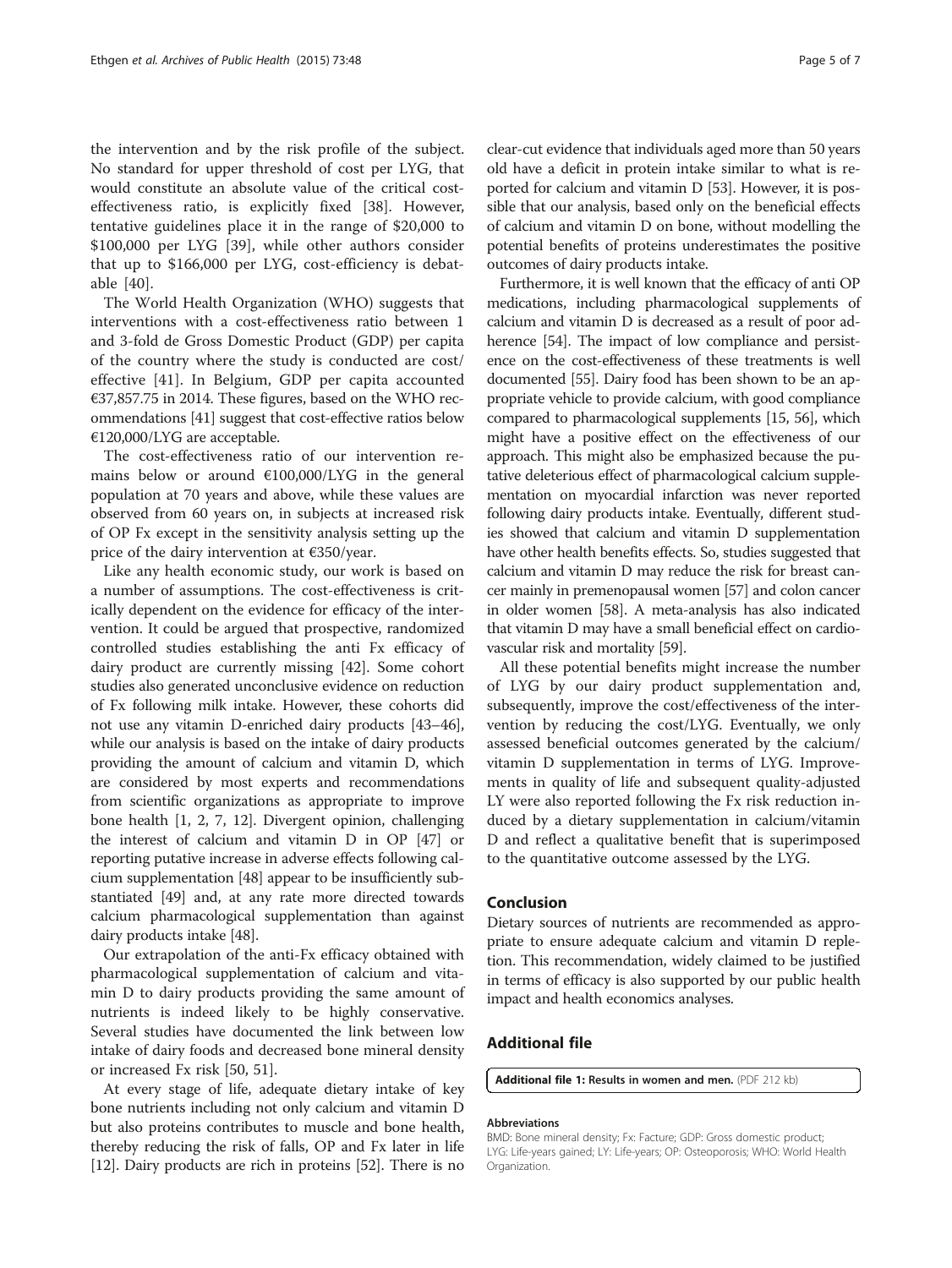#### <span id="page-5-0"></span>Competing interests

Olivier Ethgen has no relevant competing interests to declare.

Mickael Hiligsmann has received research grant and/or consulting fees from Amgen, Pfizer, Novartis, Servier and SMB.

Nansa Burlet has no relevant competing interests to declare.

Jean-Yves Reginster has received research grant and/or consulting fees from Servier, Novartis, Negma, Lilly, Wyeth, Amgen, GlaxoSmithKline, Roche, Merckle, Nycomed-Takeda, NPS, IBSA-Genevrier, Theramex, UCB, Asahi Kasei, Endocyte, Merck Sharp and Dohme, Rottapharm, Teijin, Teva, Analis, NovoNordisk, Ebewee Pharma, Zodiac, Danone, Will Pharma, Meda, Bristol Myers Squibb, Pfizer, Organon, Therabel, Boehringer, Chiltern, Galapagos.

#### Authors' contributions

MH developed the original pharmaco-economic model and OE adapted it to a public health perspective. JYR, NB and OE designed the study. OE was responsible for running the model. JYR and NB drafted the manuscript which was reviewed by MH and OE. All authors read and approved the final manuscript.

#### Acknowledgment

The authors would like to thanks Mrs Strauven for her secretarial assistance in the preparation of the manuscript.

#### Funding

This manuscript has not funded by any third party and was fully supported by the Department of public Health Sciences, University of Liège, Liège-Belgium.

#### Author details

<sup>1</sup>Department of Public Health, Epidemiology and Health Economics, University of Liege, Liege, Belgium. <sup>2</sup>Department of Health Services Research, Maastricht University, Maastricht, The Netherlands. <sup>3</sup>Department of Public Health, Epidemiology and Health Economics, University of Liege, Liege, Belgium. <sup>4</sup>Department of Public Health, Epidemiology and Health Economics, University of Liege, Liege, Belgium.

### Received: 9 September 2015 Accepted: 24 September 2015 Published online: 14 December 2015

#### References

- Kanis JA, Delmas P, Burckhardt P, Cooper C, Torgerson D. Guidelines for diagnosis and management of osteoporosis. The European Foundation for Osteoporosis and Bone Disease. Osteoporos Int. 1997;7(4):390–406.
- Kanis JA, McCloskey EV, Johansson H, Cooper C, Rizzoli R, Reginster JY, et al. European guidance for the diagnosis and management of osteoporosis in postmenopausal women. Osteoporos Int. 2013;24(1):23–57. doi:[10.1007/](http://dx.doi.org/10.1007/s00198-012-2074-y) [s00198-012-2074-y.](http://dx.doi.org/10.1007/s00198-012-2074-y)
- 3. Svedbom A, Hernlund E, Ivergard M, Compston J, Cooper C, Stenmark J, et al. Osteoporosis in the European Union: a compendium of country-specific reports. Arch Osteoporos. 2013;8:137. doi[:10.1007/s11657-013-0137-0](http://dx.doi.org/10.1007/s11657-013-0137-0).
- Strom O, Borgstrom F, Kanis JA, Compston J, Cooper C, McCloskey EV, et al. Osteoporosis: burden, health care provision and opportunities in the EU: a report prepared in collaboration with the International Osteoporosis Foundation (IOF) and the European Federation of Pharmaceutical Industry Associations (EFPIA). Arch Osteoporos. 2011;6:59–155. doi:[10.1007/s11657-011-0060-1](http://dx.doi.org/10.1007/s11657-011-0060-1).
- 5. Hernlund E, Svedbom A, Ivergard M, Compston J, Cooper C, Stenmark J, et al. Osteoporosis in the European Union: medical management, epidemiology and economic burden. A report prepared in collaboration with the International Osteoporosis Foundation (IOF) and the European Federation of Pharmaceutical Industry Associations (EFPIA). Arch Osteoporos. 2013;8:136. doi[:10.1007/s11657-013-0136-1](http://dx.doi.org/10.1007/s11657-013-0136-1).
- 6. Cooper C, Atkinson EJ, Jacobsen SJ, O'Fallon WM, Melton 3rd LJ. Populationbased study of survival after osteoporotic fractures. Am J Epidemiol. 1993;137(9):1001–5.
- 7. Rizzoli R, Boonen S, Brandi ML, Bruyere O, Cooper C, Kanis JA, et al. Vitamin D supplementation in elderly or postmenopausal women: a 2013 update of the 2008 recommendations from the European Society for Clinical and Economic Aspects of Osteoporosis and Osteoarthritis (ESCEO). Curr Med Res Opin. 2013;29(4):305–13. doi[:10.1185/03007995.2013.766162](http://dx.doi.org/10.1185/03007995.2013.766162).
- Bruyere O, Slomian J, Beaudart C, Buckinx F, Cavalier E, Gillain S, et al. Prevalence of vitamin D inadequacy in European women aged over 80 years. Arch Gerontol Geriatr. 2014;59(1):78–82. doi:[10.1016/](http://dx.doi.org/10.1016/j.archger.2014.03.010) [j.archger.2014.03.010](http://dx.doi.org/10.1016/j.archger.2014.03.010).
- 9. Bruyere O, Malaise O, Neuprez A, Collette J, Reginster JY. Prevalence of vitamin D inadequacy in European postmenopausal women. Curr Med Res Opin. 2007;23(8):1939–44. doi:[10.1185/030079907X219562.](http://dx.doi.org/10.1185/030079907X219562)
- 10. Bruyere O, De Cock C, Mottet C, Neuprez A, Malaise O, Reginster JY. Low dietary calcium in European postmenopausal osteoporotic women. Public Health Nutr. 2009;12(1):111–4. doi:[10.1017/S1368980008002024.](http://dx.doi.org/10.1017/S1368980008002024)
- 11. Bruyere O, Cavalier E, Souberbielle JC, Bischoff-Ferrari HA, Beaudart C, Buckinx F, et al. Effects of vitamin D in the elderly population: current status and perspectives. Arch Public Health. 2014;72(1):32. doi:[10.1186/](http://dx.doi.org/10.1186/2049-3258-72-32) [2049-3258-72-32](http://dx.doi.org/10.1186/2049-3258-72-32).
- 12. Rizzoli R, Stevenson JC, Bauer JM, van Loon LJ, Walrand S, Kanis JA, et al. The role of dietary protein and vitamin D in maintaining musculoskeletal health in postmenopausal women: a consensus statement from the European Society for Clinical and Economic Aspects of Osteoporosis and Osteoarthritis (ESCEO). Maturitas. 2014;79(1):122–32. doi:[10.1016/](http://dx.doi.org/10.1016/j.maturitas.2014.07.005) [j.maturitas.2014.07.005.](http://dx.doi.org/10.1016/j.maturitas.2014.07.005)
- 13. Hiligsmann M, Ben Sedrine W, Bruyere O, Evers SM, Rabenda V, Reginster JY. Cost-effectiveness of vitamin D and calcium supplementation in the treatment of elderly women and men with osteoporosis. Eur J Pub Health. 2015;25(1):20–5. doi[:10.1093/eurpub/cku119](http://dx.doi.org/10.1093/eurpub/cku119).
- 14. Reginster JY. Calcium and vitamin D for osteoporotic fracture risk. Lancet. 2007;370(9588):632–4. doi[:10.1016/S0140-6736\(07\)61315-4](http://dx.doi.org/10.1016/S0140-6736(07)61315-4).
- 15. Lotters FJ, Lenoir-Wijnkoop I, Fardellone P, Rizzoli R, Rocher E, Poley MJ. Dairy foods and osteoporosis: an example of assessing the health-economic impact of food products. Osteoporos Int. 2013;24(1):139–50. doi[:10.1007/](http://dx.doi.org/10.1007/s00198-012-1998-6) [s00198-012-1998-6.](http://dx.doi.org/10.1007/s00198-012-1998-6)
- 16. Hiligsmann M, Ethgen O, Bruyere O, Richy F, Gathon HJ, Reginster JY. Development and validation of a Markov microsimulation model for the economic evaluation of treatments in osteoporosis. Value Health. 2009;12(5):687–96. doi:[10.1111/j.1524-4733.2008.00497.x](http://dx.doi.org/10.1111/j.1524-4733.2008.00497.x).
- 17. Hiligsmann M, Vanoverberghe M, Neuprez A, Bruyere O, Reginster JY. Costeffectiveness of strontium ranelate for the prevention and treatment of osteoporosis. Expert Rev Pharmacoecon Outcomes Res. 2010;10(4):359–66. doi[:10.1586/erp.10.53.](http://dx.doi.org/10.1586/erp.10.53)
- 18. Hiligsmann M, Reginster JY. Cost effectiveness of denosumab compared with oral bisphosphonates in the treatment of post-menopausal osteoporotic women in Belgium. PharmacoEconomics. 2011;29(10):895–911. doi[:10.2165/11539980-000000000-00000](http://dx.doi.org/10.2165/11539980-000000000-00000).
- 19. Ethgen O, Standaert B. Population- versus cohort-based modelling approaches. PharmacoEconomics. 2012;30(3):171–81. doi:[10.2165/11593050-](http://dx.doi.org/10.2165/11593050-000000000-00000) [000000000-00000.](http://dx.doi.org/10.2165/11593050-000000000-00000)
- 20. SPF Economie Direction Générale Statistique et Information Economique. [http://economie.fgov.be/fr/modules/publications/statistiques/economie/](http://economie.fgov.be/fr/modules/publications/statistiques/economie/prix_a_la_consommation_a_partir_de_1920_et_indice_sante_a_partir_de_1994.jsp) [prix\\_a\\_la\\_consommation\\_a\\_partir\\_de\\_1920\\_et\\_indice\\_sante\\_a\\_](http://economie.fgov.be/fr/modules/publications/statistiques/economie/prix_a_la_consommation_a_partir_de_1920_et_indice_sante_a_partir_de_1994.jsp) [partir\\_de\\_1994.jsp.](http://economie.fgov.be/fr/modules/publications/statistiques/economie/prix_a_la_consommation_a_partir_de_1920_et_indice_sante_a_partir_de_1994.jsp)
- 21. SPF Economie Direction Générale Statistique et Information Economique. [http://statbel.fgov.be/fr/modules/publications/statistiques/population/](http://statbel.fgov.be/fr/modules/publications/statistiques/population/downloads/population_au_1er_janvier_2014-2061.jsp) [downloads/population\\_au\\_1er\\_janvier\\_2014-2061.jsp.](http://statbel.fgov.be/fr/modules/publications/statistiques/population/downloads/population_au_1er_janvier_2014-2061.jsp)
- 22. Haentjens P, Magaziner J, Colon-Emeric CS, Vanderschueren D, Milisen K, Velkeniers B, et al. Meta-analysis: excess mortality after hip fracture among older women and men. Ann Intern Med. 2010;152(6):380–90. doi[:10.7326/](http://dx.doi.org/10.7326/0003-4819-152-6-201003160-00008) [0003-4819-152-6-201003160-00008.](http://dx.doi.org/10.7326/0003-4819-152-6-201003160-00008)
- 23. Hiligsmann M, Bruyere O, Roberfroid D, Dubois C, Parmentier Y, Carton J, et al. Trends in hip fracture incidence and in the prescription of antiosteoporosis medications during the same time period in Belgium (2000–2007). Arthritis Res. 2012;64(5):744–50. doi:[10.1002/acr.21607.](http://dx.doi.org/10.1002/acr.21607)
- 24. Kanis JA, Johnell O, Oden A, Sembo I, Redlund-Johnell I, Dawson A, et al. Long-term risk of osteoporotic fracture in Malmo. Osteoporos Int. 2000;11(8):669–74.
- 25. Klotzbuecher CM, Ross PD, Landsman PB, Abbott 3rd TA, Berger M. Patients with prior fractures have an increased risk of future fractures: a summary of the literature and statistical synthesis. J Bone Miner Res. 2000;15(4):721–39. doi[:10.1359/jbmr.2000.15.4.721](http://dx.doi.org/10.1359/jbmr.2000.15.4.721).
- 26. Kanis JA, Johnell O, De Laet C, Johansson H, Oden A, Delmas P, et al. A meta-analysis of previous fracture and subsequent fracture risk. Bone. 2004;35(2):375–82. doi:[10.1016/j.bone.2004.03.024.](http://dx.doi.org/10.1016/j.bone.2004.03.024)